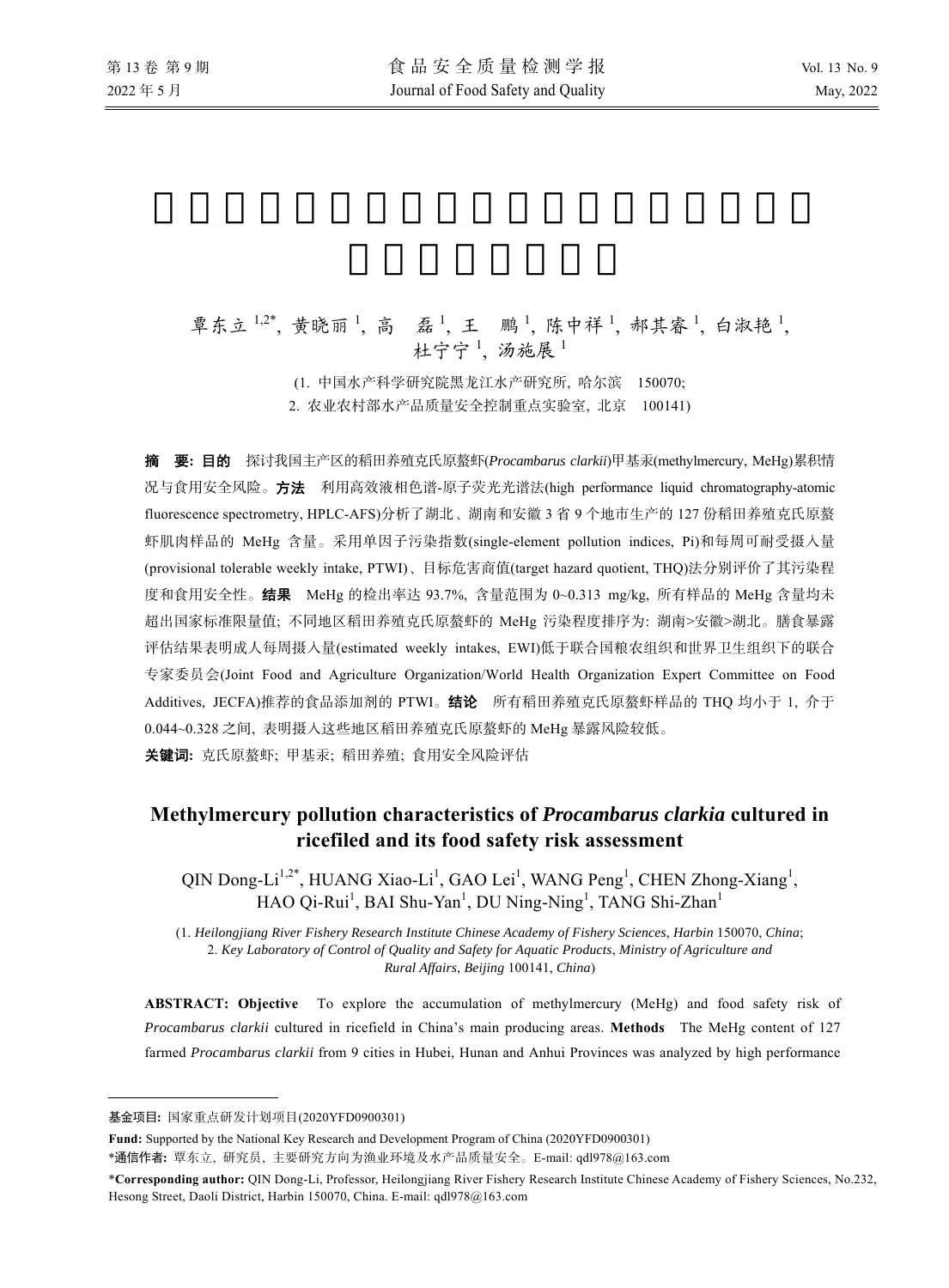liquid chromatography-atomic fluorescence spectrometry (HPLC-AFS). The pollution levels and potential health risks were estimated by single-element pollution indices (Pi), provisional tolerable weekly intake (PTWI) and target hazard quotient (THQ), respectively. **Results** The detection rate of MeHg was 93.7%, the content ranges were 0-0.313 mg/kg, and the MeHg content of all samples did not exceed the national standard limit value; the order of MeHg pollution degree of *Procambarus clarkii* cultured in ricefiled from different regions were as follows: Hunan>Anhui>Hubei. Dietary exposure assessment results indicated that the estimated weekly intakes (EWI) of adults were lower than the PTWI of food additives recommended by the Joint Food and Agriculture Organization/World Health Organization Expert Committee on Food Additives (JECFA). **Conclusion** THQ values of all samples of *Procambarus clarkii* cultured in ricefiled are less than 1, ranging from 0.044 to 0.328, indicating that the exposure risk of MeHg of *Procambarus clarkii* cultured in ricefiled in these areas is low.

**KEY WORDS:** *Procambarus clarkii*; methylmercury; ricefield culture; food safety risk assessment

# **0** 引 言

汞(mercury, Hg)是重金属元素之一, 具有长程跨界污 染的属性, 被联合国环境规划署列为全球性污染物<sup>[1-2]</sup>。Hg 在水生生物中有很高的富集率[3], 鱼虾等水产品被认为是 人类摄入 Hg 的主要来源<sup>[4-5]</sup>。以往研究表明, 水产品中仅 含有极少量无机 Hg, 75% 以上的 Hg 是以甲基汞 (methylmercury, MeHg)形式存在, 而 MeHg 在所有 Hg 形态 中毒性最大<sup>[6-8]</sup>。GB 2762—2017《食品安全国家标准 食 品中污染物限量》标准已将水产品中 MeHg 含量作为衡量 其质量安全的重要指标。因此, 水生生物体内 MeHg 的污 染水平受到研究者的广泛关注<sup>[9-10]</sup>。

克氏原螯虾(*Procambarus clarkii*), 俗称淡水小龙虾, 其肉质肥嫩、肉味鲜美, 富含人体必需的氨基酸, 是我国 最重要的淡水虾类之一[11‒12]。作为广受欢迎的淡水养殖产 品, 克氏原螯虾的食用安全性受到消费者密切关注。在中 国, 克氏原螯虾有稻虾综合种养、池塘主养、莲田套养、 蟹塘混养和大水面人工增养殖等养殖模式[13]。其中, 稻田 养殖占比最大, 2020 年我国稻田养殖克氏原螯虾养殖面积 为 1892.03 万亩, 养殖产量为 206.23 万 t, 占克氏原螯虾养 殖总面积和总产量的 86%以上[14]。目前针对克氏原螯虾中 Hg 与 MeHg 的含量分析已有相关研究报道<sup>[15-16]</sup>, 但专门 针对稻田养殖克氏原螯虾中 MeHg 含量分析及食用安全性 评价等方面的研究报道较少[17]。

本研究以全国主要稻田养殖区(湖北、湖南和安徽 3 省)的克氏原螯虾为研究对象, 应用高效液相色谱-原子荧 光光谱法(high performance liquid chromatography-atomic fluorescence spectrometry, HPLC-AFS)测定了采集样品可 食部分中 MeHg 的含量, 利用单因子污染指数法 (single-element pollution indices, Pi)分析其污染水平, 并对 克氏原螯虾产品中 MeHg 膳食暴露量及食用安全性进行研 究, 可为评估 MeHg 污染状况和稻田养殖克氏原螯虾的质

量安全提供科学依据。

# **1** 材料与方法

#### **1.1** 样品采集

稻虾综合种养模式主要分布于我国长江中下游地区, 其中湖北、湖南、安徽、江苏、江西 5 省产量占稻田养殖 克氏原螯虾总产量的 97.23%[18]。本研究采集了湖北、湖南 和安徽 3 省的稻田养殖克氏原螯虾。根据《2021 中国渔业 统计年鉴》[19], 以上 3 省克氏原螯虾产量占全国克氏原螯 虾总产量的 73.14%。在湖北省采集样品 57 份, 其中荆州 市 34 份、潜江市 23 份; 在湖南省采集样品 40 份, 其中长 沙市 10 份、益阳市 15 份、岳阳市 15 份; 安徽省采集样品 30 份, 其中滁州市 6 份、合肥市 12 份、六安市 7 份、安 庆市 5 份。采样时间为 2020 年 5 月份。样品从各地养殖场 采取, 每个养殖场采集 1~2 份样品, 每份样品取 3 kg 左右, 样品个体平均体重 20~50 g。采集的样品现场用剪刀等工 具逐尾去除虾体外壳和内脏部分, 取出肌肉, 装入聚四氟 样品袋中, 将样品袋放入加有冰块的保温箱中带回实验室, 匀浆, 样品‒20 ℃贮存, 备测。

#### **1.2** 仪器与试剂

SA-20 原子荧光形态分析仪(北京吉天仪器有限公司); SAP-20 液相色谱泵(德国诺尔公司); Practum313-1CN 电子 分析天平(精度为 0.001 g, 德国赛多利斯公司); T25 组织均 浆机(德国 IKA 公司); TGL-16M 离心机(湖南湘仪实验室仪 器开发有限公司); KQ-250DE 超声波清洗器(昆山舒美超声 仪器有限公司); UPT-II-100L 纯水器(四川优普超纯科技有 限公司); 0.45 μm 滤膜(上海安谱实验科技股份有限公司); Waters Symmetry  $C_{18}$ 色谱柱(150 mm×4.6 mm, 5 µm)[沃特 世科技(上海)有限公司]。

甲醇(CH<sub>3</sub>OH, 色谱纯)、过硫酸钾(K<sub>2</sub>S<sub>2</sub>O<sub>8</sub>)、盐酸(HCl, 优级纯 ) 、硼氢化钾 (KBH4) 、 *L*- 半胱氨酸、乙酸铵 (CH3COONH4)(分析纯)(国药集团化学试剂有限公司); 氢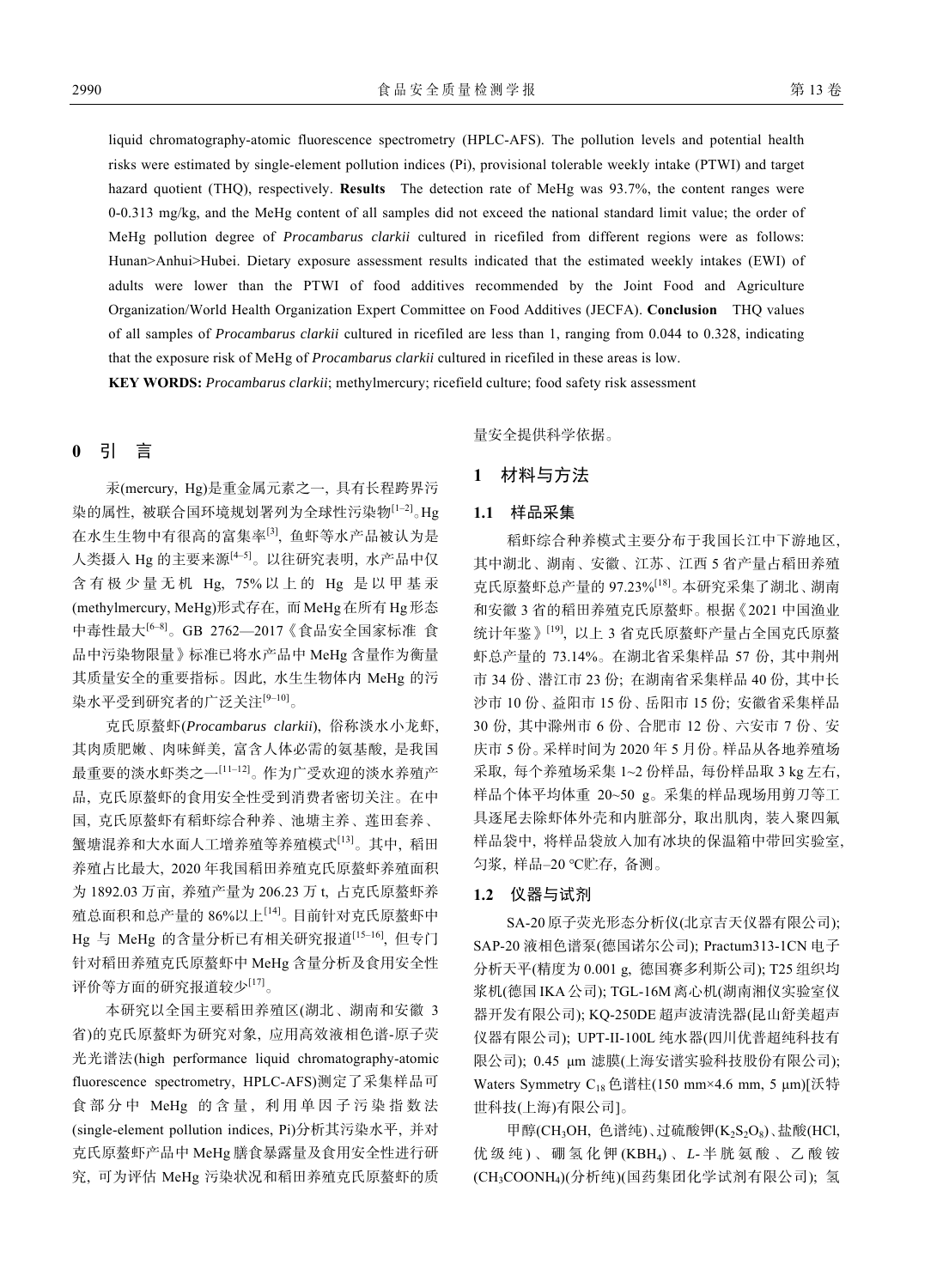氧化钠(NaOH)、氢氧化钾(KOH)(分析纯, 天津市科密欧化 学试剂有限公司); 氨水(分析纯, 广东西陇科学有限公司); 氯化甲基汞标准品(100 μg/mL, 中国计量科学研究院); 超 纯水(电阻率≥18.2 MΩꞏcm); 氩气纯度≥99.999%。

#### **1.3** 样品检测

MeHg 的提取与测定参考 GB 5009.17—2014《食品 安全国家标准 食品中总汞及有机汞的测定》。前处理条 件为称取 1.0 g 样品(精确至 0.001 g), 加入 5 mol/L HCl 溶液 5 mL, 放置过夜。涡旋 2 min, 在 4 ℃、8000 r/min 离心 10 min 后取上清液 2 mL 至 15 mL 离心管中, 逐滴 加入 6 mol/L NaOH 溶液 1.5 mL, 加入 10 g/L *L*-半胱氨 酸溶液定容至 5 mL, 经 0.45 μm 滤膜过滤后进行 HPLC-AFS 形态分析。液相色谱条件: Waters Symmetry C18 色谱柱(150 mm×4.6 mm, 5 μm), 流动相组成为 5% CH3OH+0.06 mol/L CH3COONH4+0.1% *L*-半胱氨酸, 流速 1.0 mL/min, 柱温 30 ℃, 自动进样量 100 μL。形态分析预 处理装置条件: 打开紫外灯, 泵速设置为 40 r/min, 载流 7% HCl, 还原剂 0.5% KOH+2.0% KBH4, 氧化剂 5 g/L KOH+1.0 g/L K<sub>2</sub>S<sub>2</sub>O<sub>8</sub>. SA-20 原子荧光形态分析仪条件: 总 电流 30 mA, 负高压 270 V, 载气(氩气)流速 400 mL/min, 屏蔽气(氩气)流速 500 mL/min。

本方法对标准参考物质 GBW10029 中的甲基汞进行 测 定 , 测定结果为 (0.835±0.020) mg/kg, 参考值为 (0.840±0.030) mg/kg, 测定结果与参考物定值相符。7 次测 定相对标准偏差为 2.35%。利用本方法测定 3 个加标水平 (0.050、0.100、0.500 mg/kg)的平均回收率为 91%~113%, 相 对标准偏差均小于 8%。本方法的检出限为 0.008 mg/kg, 定 量限为 0.025 mg/kg。满足国家污染物限量标准 GB 2762—2017 规定的甲基汞限量(0.5 mg/kg)的检测要求。

#### **1.4** 污染程度评估

根据 GB 2762—2017, 确定克氏原螯虾中 MeHg 的限 量为 0.5 mg/kg。根据上述的限量标准, 采用单因子污染指 数法进行 MeHg 污染程度评估, Pi 按照式(1)计算:

 $\text{Pi} = C/S$  (1)

式(1)中, Pi 为污染指数; *C* 为样品 MeHg 含量; *S* 为限量标 准。当 Pi<0.2 时表示未受污染; 0.2≤Pi≤0.6 表示轻度污染; 0.6<Pi<1.0 表示中度污染; Pi≥表示重度污染[20]。

#### **1.5** 膳食暴露评估

参照文献[21]按公式(2)计算居民每周通过消费克氏 原螯虾摄入的 MeHg 估计量(estimated weekly intakes, EWI):

$$
EWI = IR \times C \times 7/BW \tag{2}
$$

式(2)中, EWI 为人体MeHg 的估计每周摄入量, µg/kg; IR 为鱼虾 类的人均日摄入量(29.6 g/d, 湿重)<sup>[22]</sup>; *C* 为克氏原螯虾中 MeHg 的含量, mg/kg; BW 为成年人平均体重, kg, 按 60 kg 计算。

采用目标危害商值(target hazard quotient, THQ)来评 价 MeHg 暴露对人体健康造成的潜在风险<sup>[23]</sup>。计算公式见 式(3):

 $THO = EWI/PTWI$  (3) 式(3)中, THQ 为 MeHg 的目标危害商值; 2003 年联合国粮农 组织和世界卫生组织下的食品添加剂联合专家委员会(Joint Food and Agriculture Organization/World Health Organization Expert Committee on Food Additives, JECFA)确定人体每周 可耐受 MeHg 摄入量(provisional tolerable weekly intake, PTWI)为 1.6 μg/kg<sup>[24]</sup>。当 THQ<1 时, 表明风险较低, 且该 比值越小表明风险越低; 当 THQ≥1 时, 表明风险较高。

#### **1.6** 数据处理

样品测定结果中未检出数据按照 WHO 推荐的方法表 示 $^{[25]}$ , 当食品污染物监测数据小于检出限 (limit of detection, LOD)的比例低于 60%时, 所有低于 LOD 的结果 以 1/2 LOD 计算。采用 Excel 2010 统计软件进行数据初步 分析, 数据结果用平均值±标准偏差表示; 利用 SPSS Statistics 18.0 软件, 对数据进行统计学分析。

## **2** 结果与分析

### **2.1** 不同地区克氏原螯虾中 MeHg 的含量分析

湖北、湖南和安徽 3 省稻田养殖的克氏原螯虾中 MeHg 的检出率达 93.7%, 检测结果见表 1。湖北省的克氏原螯虾 中 MeHg 的检出率为 89.5%, 含量范围为 ND~0.133 mg/kg; 湖南省的克氏原螯虾中 MeHg 的检出率为 97.5%, 含量范围 为 ND~0.313 mg/kg; 安徽省的克氏原螯虾中 MeHg 的检出 率为 86.7%, 含量范围为 ND~0.260 mg/kg。3 省区的稻田养 殖克氏原螯虾样品中 MeHg 的含量均低于 0.5 mg/kg, 符合 GB 2762—2017 要求。

# **2.2** 不同地区稻田养殖克氏原螯虾中 MeHg 的含量 差异

3 个省区克氏原螯虾样品中 MeHg 含量的平均值及各 个百分位数的结果排序为: 湖南>安徽>湖北(表 1)。采用单 因素方差分析3个省份稻田养殖克氏原螯虾中MeHg的含量 数据, 结果表明 3 省份间克氏原螯虾中 MeHg 的含量水平均 存在显著性差异(*P*<0.05)。湖南省 3 个城市克氏原螯虾中 MeHg 含量排序为: 岳阳>长沙>益阳, 岳阳市和益阳市的克 氏原螯虾中 MeHg 的含量水平存在显著性差异(*P*<0.05), 长 沙市与这两市之间均不存在显著性差异(*P*>0.05)。湖北省 2 个城市克氏原螯虾中 MeHg 含量排序为: 潜江>荆州, 且两 市 MeHg 的含量水平存在显著性差异(*P*<0.05)。安徽省 4 个 地市克氏原螯虾中 MeHg 含量的平均值结果排序为: 安庆 市≈六安市<合肥市<滁州市。其中, 滁州市和另外 3 个地市 的克氏原螯虾中 MeHg 的含量水平均存在显著性差异 (*P*<0.05), 其他两市之间均不存在显著性差异(*P*>0.05)。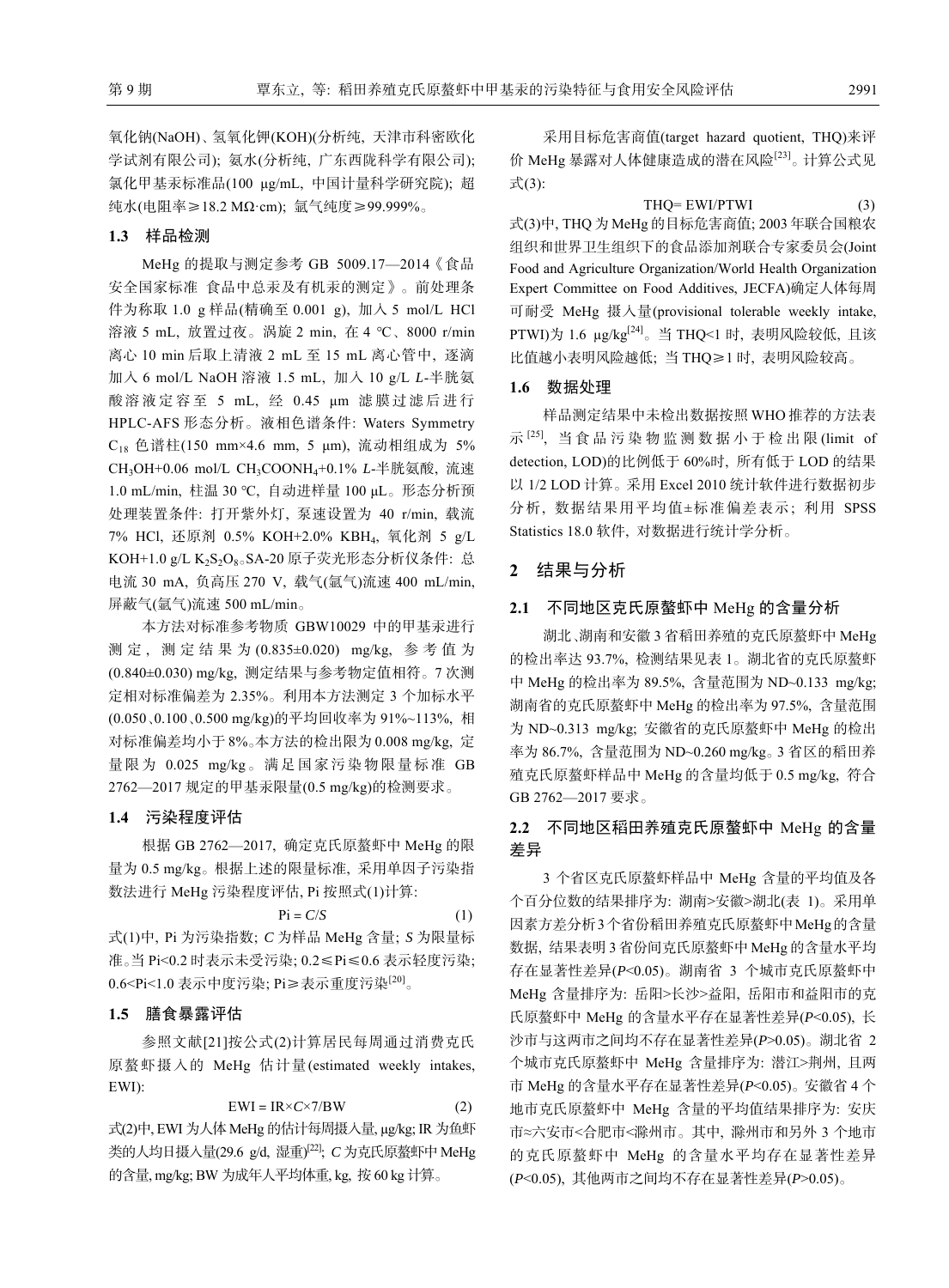| MeHg content in Procambarus clarkii from different regions<br>Table 1 |         |       |                   |             |                |             |  |  |  |
|-----------------------------------------------------------------------|---------|-------|-------------------|-------------|----------------|-------------|--|--|--|
| 省份                                                                    | 样品数量(n) | 检出率/% | 平均值/(mg/kg)       | 中位值/(mg/kg) | 90 分位数/(mg/kg) | 最大值/(mg/kg) |  |  |  |
| 湖北                                                                    | 57      | 89.5  | $0.036 \pm 0.026$ | 0.029       | 0.064          | 0.133       |  |  |  |
| 湖南                                                                    | 40      | 97.5  | $0.115 \pm 0.075$ | 0.105       | 0.207          | 0.313       |  |  |  |
| 安徽                                                                    | 30      | 86.7  | $0.060 \pm 0.068$ | 0.033       | 0.153          | 0.260       |  |  |  |

表 **1** 不同地区克氏原螯虾中 **MeHg** 含量

此前, 也有学者报道了其他地区克氏原螯虾中 Hg 与 MeHg 的含量水平。河南信阳市不同水域克氏原螯虾中 MeHg 含量介于 0.04~0.41 mg/kg 之间[15], 肌肉中 MeHg 的 平均含量为 0.19 mg/kg, 普遍高于本研究的 3 个省份的稻 田养殖克氏原螯虾中 MeHg 含量水平。泉州地区市售克氏 原螯虾 Hg 的检出范围为 0.005~0.082 mg/kg[16]。扬州地区 稻田养殖克氏原螯虾中 Hg 含量为 0.0369 mg/kg[17], 与本 研究中湖北地区稻田养殖克氏原螯虾的 MeHg 含量相近。 湖北出口克氏原螯虾 Hg 含量为 0.0252 mg/kg[26], 略低于 本研究中湖北地区稻田养殖克氏原螯虾中 MeHg 含量平均 值。可能的原因包括两者监测的时间跨度较大(前者为 2012 年, 本研究为 2020 年), 监测季节不同(前者为 4 月~9 月, 本研究为 5 月)和取样地点不同等。

#### **2.3** 污染程度评估

按公式(1)分析3省区稻田养殖克氏原螯虾MeHg的污 染指数(见图 1), 结果湖北省 57 个样品中有 55 个样品 MeHg 的 Pi 小于 0.2, 为未受污染, 2 个样品 Pi 介于 0.2 至 0.6 之间, 为轻度污染, 未污染样品占全部样品的 96.5%, 轻度污染样品占全部样品的 3.5%; 湖南省 40 个样品中有 20 个样品 Pi 小于 0.2, 为未受污染, 19 个样品 Pi 介于 0.2 至 0.6之间, 为轻度污染, 1个样品 Pi大于 0.6, 为中度污染, 未污染样品占全部样品的 50%, 轻度污染样品占全部样品 的 47.5%, 中度污染样品占全部样品的 2.5%; 安徽省 30 个 样品中有 25 个样品 MeHg 的 Pi 小于 0.2, 为未受污染, 5 个样品 Pi 介于 0.2 至 0.6 之间, 为轻度污染, 未污染样品占 全部样品的 83.3%, 轻度污染样品占全部样品的 16.7%。综 合分析, 各省克氏原螯虾受 Hg 污染的程度排序为: 湖南> 安徽>湖北。与上述不同省份克氏原螯虾中 MeHg 的含量 差异分析结果相同。

### **2.4** 膳食暴露评估

本研究用于膳食暴露评估公式(2)的居民每周通过消费 克氏原螯虾摄入的MeHg估计量有两个参数需要确定, 一个 是 IR(即鱼虾类的人均日摄入量, g/d), 一个是 BW(即成年 人平均体重, kg); 这两个参数特别是 IR 值对评估结果有 较大影响。关于 BW, 有的取值高于  $60 \text{ kg}^{[23]}$ , 有的按男性 和女性分别取值[25,27], 但大多数统一按 60 kg 计算<sup>[20-21]</sup>, 故本研究取 60 kg。关于 IR, 各研究取值的差别较大, 如 梅光明等[21]对浙江沿海海产品开展 MeHg 的膳食风险评

估时, 将 IR 值定为 141 g/d(农村和城市分别为 121.5 和 158 g/d); 吴烨飞等[28]对福建省捕捞水产品重金属含量进行 风险评价时, 将 IR 值定为 63.41 g/d; 张文等[29]开展江苏地 区克氏原螯虾中镉的膳食暴露及风险评估时, 依据江苏省 克氏原螯虾消费量占水产品消费量的比例, 将 IR 值定为  $0.5423 \text{ g/d}$ 





本研究参考刘香丽等[30]的研究, 采用中国环境保护部 公布的中国人群暴露参数, 将 IR 值定为 29.6 g/d。按照本研 究确定的BW值和IR值, 将水产品MeHg的限量值0.5 mg/kg 代入本研究公式(2), 得出居民每周通过消费含有最高限量的 水产品摄入 MeHg 的估计量 EWI 为 1.73 µg/kg, 这一结果与 JECFA确定人体每周可耐受MeHg摄入量相近(1.6 µg/kg)[20]。 表明采用本研究确定的参数进行计算, 其评估结果与我国 现行的食品安全国家标准要求基本相符。

运用膳食暴露评估公式(2)计算成年人食用克氏原螯 虾后其 MeHg 的每周摄入量的平均值、中位值、90 分位数 和最大值(表 2)。结果均低于 2003 年 JECFA 推荐的人体每 周可耐受 MeHg 摄入量 1.6 µg/kg。

| 表 2 克氏原螯虾 MeHg 的每周膳食暴露量                    |
|--------------------------------------------|
| Table 2 Weekly dietary exposure of MeHg in |
| Procambarus clarkii                        |

| т поситили из син ка |               |               |               |               |  |  |  |  |
|----------------------|---------------|---------------|---------------|---------------|--|--|--|--|
| 省份                   | 平均值           | 中位值           | 90 分位数        | 最大值           |  |  |  |  |
|                      | $/(\mu g/kg)$ | $/(\mu g/kg)$ | $/(\mu g/kg)$ | $/(\mu g/kg)$ |  |  |  |  |
| 湖北                   | 0.124         | 0.100         | 0.221         | 0.459         |  |  |  |  |
| 湖南                   | 0.397         | 0.363         | 0.715         | 1.081         |  |  |  |  |
| 安徽                   | 0.207         | 0.114         | 0.528         | 0.898         |  |  |  |  |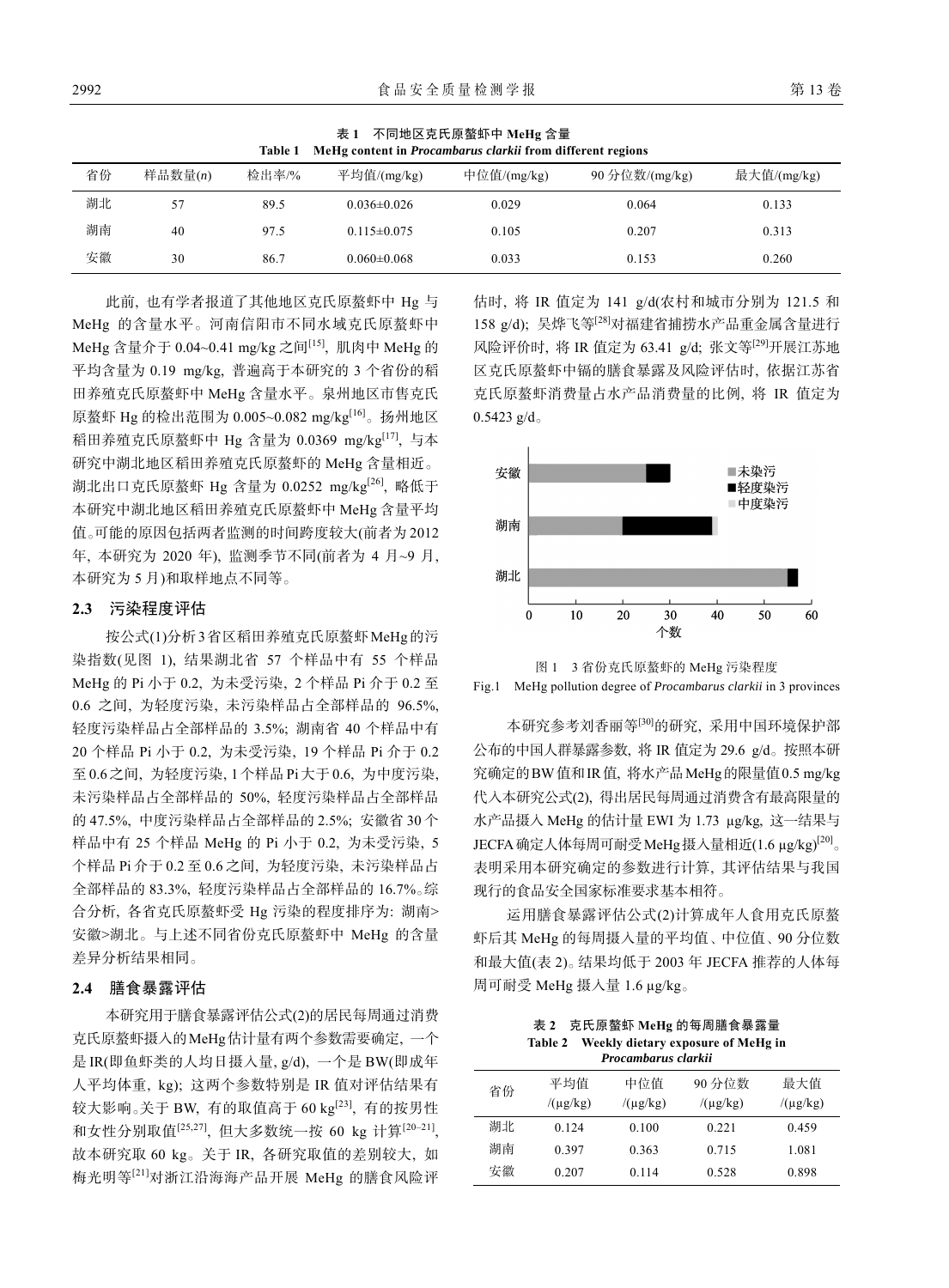为了更直观地引导消费者合理膳食, 将克氏原螯虾 按每只 35 g, 产肉率 18%计[11‒13,31], 反推 EWI 为 1.6 µg/kg 时在不同含量水平下每人每天可食用的虾数量。以 MeHg 膳食暴露评估计算消费者每人每天可食用的克氏原螯虾最 大数量, 在不同产地得出的结果不同。以克氏原螯虾中 MeHg 的平均值计算, 湖北、湖南和安徽稻田生产的克氏 原螯虾每人每天可食用数量分别为 57、18 和 34 只; 以克 氏原螯虾中 MeHg 的中位值计算, 湖北、湖南和安徽稻田 生产的克氏原螯虾每人每天可食用数量分别为 70、19 和 62 只; 以克氏原螯虾中 MeHg 的 90 分位数计算, 湖北、湖 南和安徽稻田生产的克氏原螯虾每人每天可食用数量分别 为 32、10 和 13 只; 以克氏原螯虾中 MeHg 的最大值计算, 湖北、湖南和安徽稻田生产的克氏原螯虾每人每天可食用 数量分别为 15、7 和 8 只。

消费者也可以参考本研究关于不同地区稻田养殖克 氏原螯虾中 MeHg 的含量差异, 当产品来源于污染较轻的 区域时, 可适当增加本研究推荐的数量; 而当产品来源于 污染较重的区域时, 应按本地区克氏原螯虾中 MeHg 的最 大值来确定每人每天最大可食用数量。为了更好地指导消 费者, 本研究以各地区监测的克氏原螯虾中 MeHg 的平均 值为依据, 按照公式(2)、(3)分别计算了不同地区稻田养殖 克氏原螯虾中 MeHg 的 THQ(图 2)。3 省 9 个地市生产的 稻田养殖克氏原螯虾的 MeHg 的 THQ 均小于 1, 介于 0.044~0.328 之间, 表明食用来源于这些地区稻田养殖克氏 原螯虾所导致的 Hg 暴露风险较低。但 THQ 值越大, 食用 的安全风险也相对较高。消费者可参考不同地区克氏原螯 虾 MeHg 的 THQ 值大小, 来推算每人每天可食用的克氏原 螯虾的最大数量。



图 2 不同地区稻田养殖克氏原螯虾 MeHg 的 THQ Fig.2 THQ of MeHg of *Procambarus clarkii* ricefield culture patterns from different regions

## **3** 结 论

本研究分析了湖北、湖南和安徽 3 省 9 地市生产的稻田 养殖克氏原螯虾 MeHg 含量水平, 127 份样品的 MeHg 含量全 部低于国家食品安全限量(0.5 mg/kg), Hg 污染程度评估表明 绝大多数样品为未污染, 少部分样品为轻度污染, 极个别样 品为中度污染。3 省区克氏原螯虾 Hg 污染程度排序为: 湖南> 安徽>湖北。Hg 的膳食暴露评估表明 3 个省区生产的稻田养 殖克氏原螯虾 MeHg 的 EWI 均处于安全水平, 风险较小。但 各省区和省内各地区人群食用克氏原螯虾MeHg的EWI各不 相同。建议 THQ 相对较高的地区(如岳阳市、长沙市、滁州 市等地)人群控制克氏原螯虾的食用量, 同时相关部门应加大 监管力度, 防止出现 Hg 超标的现象, 从而减少该地区因食用 克氏原螯虾引起 MeHg 的暴露量超标的风险。

#### 参考文献

- [1] LIU SJ, WANG XD, GUO GL, *et al*. Status and environmental management of soil mercury pollution in China: A review [J]. J Environ Manage, 2021, 277: 111442.
- [2] LIU MD, ZHANG QR, MAAVARA T, *et al*. Rivers as the largest source of mercury to coastal oceans worldwide [J]. Nat Geosci, 2021, 14(9): 672‒677.
- [3] DONADT C, COOKE CA, GRAYDON JA, *et al*. Mercury bioaccumulation in stream fish from an agriculturally-dominated watershed [J]. Chemosphere, 2021, 262: 128059.
- [4] 王昌钊, 张遴, 李子豪. 西安市水产品中汞含量分析及其食用风险评 价[J]. 食品安全质量检测学报, 2021, 12(8): 7140‒7145. WANG CZ, ZHANG L, LI ZH. Analysis of mercury content in aquatic products in Xi'an and its edible risk assessment [J]. J Food Saf Qual, 2021, 12(18): 7140‒7145.
- [5] XIANG Y, LIU G, YIN Y, *et al*. Periphyton as an important source of methylmercury in everglades water and food web [J]. J Hazard Mater,  $2020, 410(1): 1-7.$
- [6] MARIA EC, MARCUS AO, AMANDA LA, *et al*. Mercury: What can we learn from the Amazon? [J]. Environ Int, 2021, 146: 106223.
- [7] GIANPAOLOG, ANNAR B, PAOLO P. Toxic effects of mercury in humans and mammals [J]. Chemosphere, 2021, 263: 127990.
- [8] United States Environmental Protection Agency. Mercury study report to congress, volume VII: Characterization of human health and wildlife risks from mercury exposure in the United States [R]. United States: Environmental Protection Agency, 1997.
- [9] DIETZ R, FORT J, SONNE C, *et al*. A risk assessment of the effects of mercury on Baltic Sea, Greater North Sea and North Atlantic wildlife, fish and bivalves [J]. Environ Int, 2021, 146: 106178.
- [10] MURILLO-CISNEROS DA, ZENTENO-SAVIN T, HARLEY J, *et al*. Mercury concentrations in Baja California Sur fish: Dietary exposure assessment [J]. Chemosphere, 2021, 267: 129233.
- [11] 唐黎, 杨家军, 林艳红, 等. 贵州稻田养殖克氏原螯虾肌肉营养成分分 析[J]. 河北渔业, 2018, (9): 15‒19, 45. TANG L, YANG JJ, LIN YH, *et al*. Analysis on flesh nutrient component of freshwater crayfish *Procambarus clarkii* farmed in ricefield in Guizhou Province [J]. Hebei Fish, 2018, (9): 15-19, 45.
- [12] 王广军, 孙悦, 郁二蒙, 等. 澳洲淡水龙虾与克氏原螯虾肌肉营养成分 分析与品质评价[J]. 动物营养学报, 2019, 31(9): 4339‒4348. WANG GJ, SUN Y, YU ERM, *et al*. Analysis and quality evaluation of nutrient components in muscle of *Cherax quadricarinatus* and *Procambarus clarkii* [J]. Chin J Anim Nutr, 2019, 31(9): 4339‒4348.
- [13] 万金娟, 陈友明, 邵俊杰, 等. 盱眙地区不同养殖模式下克氏原螯虾肌